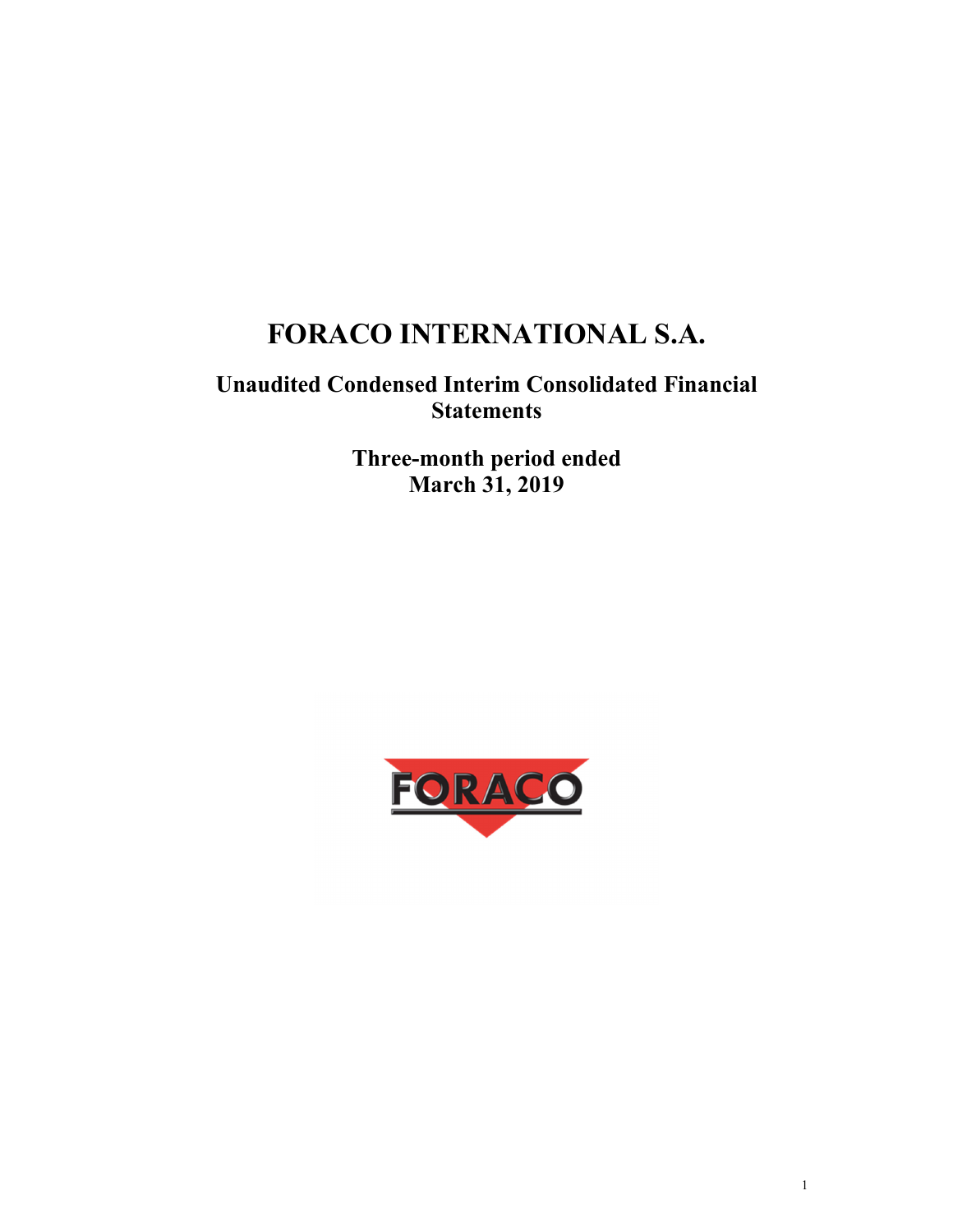## **Table of Contents**

|                                                                              | Unaudited condensed interim consolidated balance sheet - Assets                       | 3  |  |  |  |  |
|------------------------------------------------------------------------------|---------------------------------------------------------------------------------------|----|--|--|--|--|
|                                                                              | Unaudited condensed interim consolidated balance sheet – Equity and Liabilities       | 4  |  |  |  |  |
|                                                                              | Unaudited condensed interim consolidated income statement                             | 5  |  |  |  |  |
| Unaudited condensed interim consolidated statement of changes in equity<br>6 |                                                                                       |    |  |  |  |  |
|                                                                              | Selected notes to the unaudited condensed interim consolidated financial statements 8 |    |  |  |  |  |
| 1.                                                                           | Basis of preparation                                                                  | 8  |  |  |  |  |
| 2.                                                                           | Selected notes on critical accounting policies and new accounting pronouncements      | 8  |  |  |  |  |
|                                                                              | 3. Financial risk management                                                          | 10 |  |  |  |  |
| 4.                                                                           | Segment information                                                                   | 11 |  |  |  |  |
|                                                                              | 5. Property, plant and equipment                                                      | 11 |  |  |  |  |
| 6.                                                                           | Goodwill                                                                              | 12 |  |  |  |  |
|                                                                              | 7. Inventories                                                                        | 12 |  |  |  |  |
|                                                                              | 8. Financial debt and lease obligations                                               | 13 |  |  |  |  |
| 9.                                                                           | Provisions                                                                            | 13 |  |  |  |  |
| 10.                                                                          | Share capital                                                                         | 14 |  |  |  |  |
| 11.                                                                          | Expenses by nature                                                                    | 14 |  |  |  |  |
| 12.                                                                          | Income tax expense                                                                    | 15 |  |  |  |  |
| 13.                                                                          | Commitments and contingencies                                                         | 15 |  |  |  |  |
| 14.                                                                          | Related-party transactions                                                            | 15 |  |  |  |  |
| 15.                                                                          | Earnings per share calculation                                                        | 15 |  |  |  |  |
| 16.                                                                          | Post balance sheet events                                                             | 16 |  |  |  |  |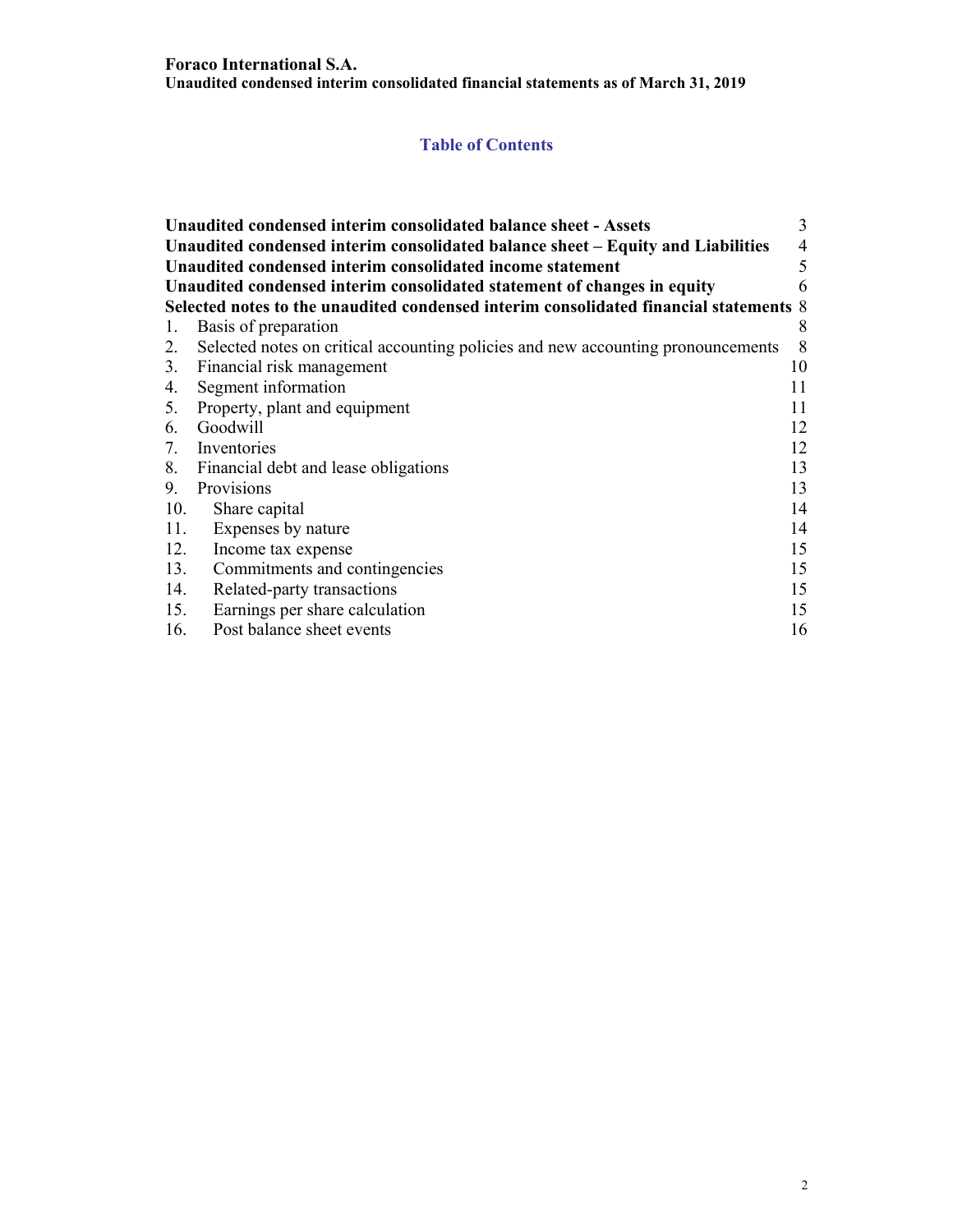## **Unaudited condensed interim consolidated balance sheet - Assets**

| in thousands of US\$          | March 31,   |         | December 31, |
|-------------------------------|-------------|---------|--------------|
|                               | <b>Note</b> | 2019    | 2018         |
| <b>ASSETS</b>                 |             |         |              |
| <b>Non-current assets</b>     |             |         |              |
| Property, plant and equipment | (5)         | 36,204  | 31,821       |
| Goodwill                      | (6)         | 78,698  | 78,229       |
| Deferred income tax assets    |             | 27,696  | 28,477       |
| Other non-current assets      |             | 1,175   | 1,068        |
|                               |             | 143,773 | 139,595      |
| <b>Current assets</b>         |             |         |              |
| Inventories, net              | (7)         | 33,350  | 32,932       |
| Trade receivables, net        |             | 33,723  | 31,853       |
| Other current assets          |             | 10,595  | 11,547       |
| Cash and cash equivalents     |             | 9,874   | 11,088       |
|                               |             | 87,542  | 87,420       |
| <b>Total assets</b>           |             | 231,315 | 227,015      |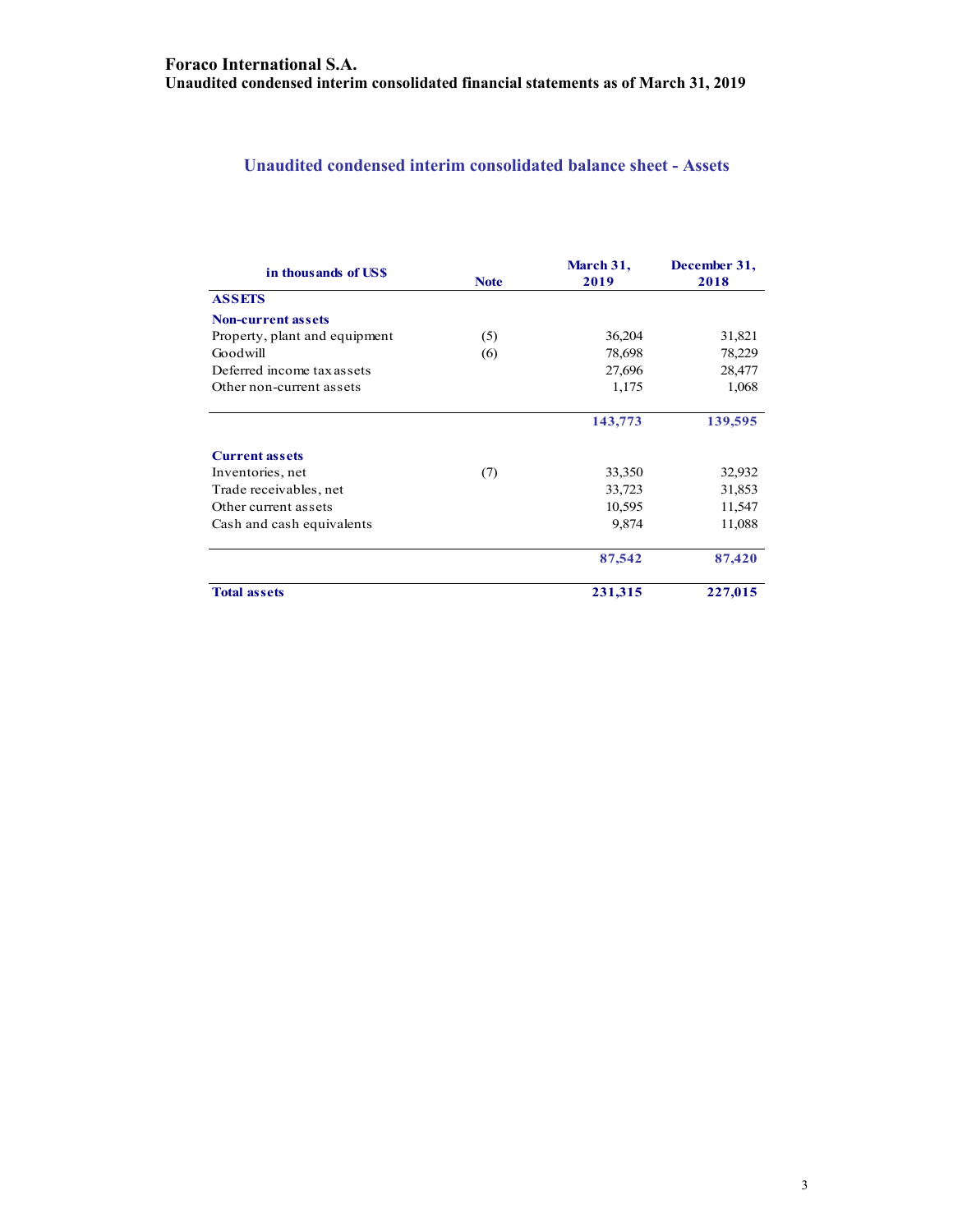## **Unaudited condensed interim consolidated balance sheet – Equity and Liabilities**

| in thousands of US\$                                              | <b>Note</b> | March 31,<br>2019 | December 31,<br>2018 |
|-------------------------------------------------------------------|-------------|-------------------|----------------------|
| <b>EQUITY</b>                                                     |             |                   |                      |
| Capital and reserves attributable to the Company's equity holders |             |                   |                      |
| Share capital                                                     |             | 1,772             | 1,772                |
| Share premium and retained earnings                               |             | 146,495           | 150,474              |
| Other reserves                                                    |             | (114, 408)        | (114, 478)           |
|                                                                   |             | 33,859            | 37,768               |
| Non-controlling interests                                         |             | 3,777             | 3,026                |
| <b>Total equity</b>                                               |             | 37,636            | 40,794               |
| <b>LIABILITIES</b>                                                |             |                   |                      |
| <b>Non-current liabilities</b>                                    |             |                   |                      |
| Borrowings - Non-current portion of long term debt                | (8)         | 130,264           | 131,863              |
| Lease obligations - Non current portion                           | (8)         | 3,130             |                      |
| Deferred income tax liabilities                                   |             | 2,673             | 2,870                |
| Provisions for other liabilities and charges                      | (9)         | 379               | 388                  |
| <b>Current liabilities</b>                                        |             |                   |                      |
| Trade payables                                                    |             | 22,625            | 22,361               |
| Other payables                                                    |             | 21,703            | 17,095               |
| Current income tax liabilities                                    |             | 1,506             | 1,540                |
| Borrowings - Current portion of long term debt                    | (8)         | 2,768             | 2,740                |
| Borrowings - Current portion of drawn credit lines                | (8)         | 7,205             | 6,900                |
| Lease obligations - Current portion                               | (8)         | 1,062             |                      |
| Provisions for other liabilities and charges                      | (9)         | 365               | 465                  |
| <b>Total liabilities</b>                                          |             | 193,680           | 186,222              |
| <b>Total equity and liabilities</b>                               |             | 231,315           | 227,015              |
| Net debt excluding lease obligations                              |             | 130,363           | 130,415              |

*Net debt excluding lease obligations is a non IFRS measure and corresponds to the current and non-current portion of borrowings, net of cash and cash equivalents*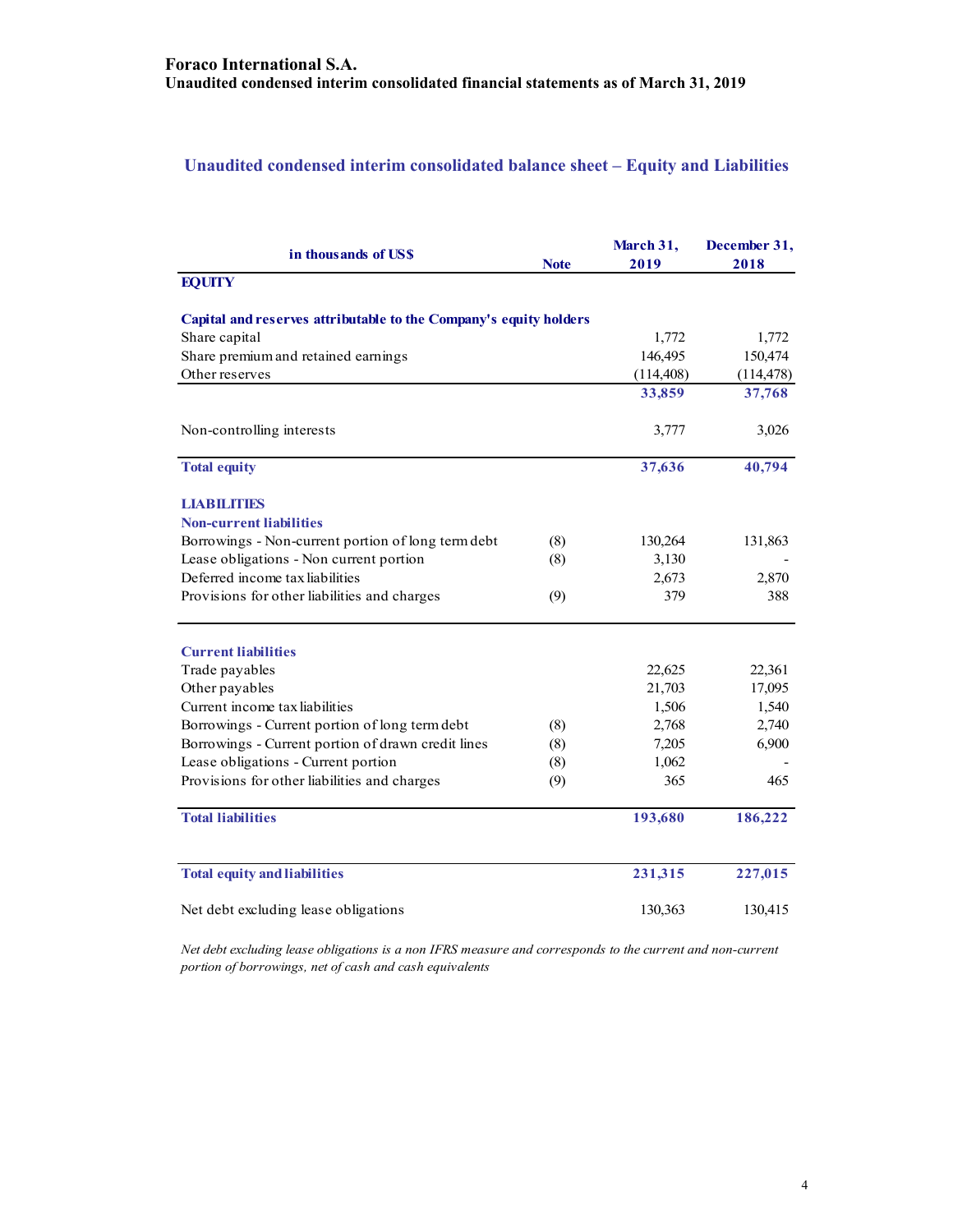## **Unaudited condensed interim consolidated income statement**

| In thousands of US\$                                                                                                                 |             | Three-month period ended<br>March 31, |          |  |
|--------------------------------------------------------------------------------------------------------------------------------------|-------------|---------------------------------------|----------|--|
|                                                                                                                                      | <b>Note</b> | 2019                                  | 2018     |  |
| Revenue                                                                                                                              | (4)         | 45,201                                | 40,008   |  |
| Cost of sales                                                                                                                        | (11)        | (40, 964)                             | (37,037) |  |
| <b>Gross profit</b>                                                                                                                  |             | 4,237                                 | 2,971    |  |
| Selling, general and administrative expenses<br>Other operating income / (expense), net                                              | (11)        | (5,163)                               | (5,171)  |  |
| <b>Operating profit</b> / (loss)                                                                                                     |             | (926)                                 | (2,200)  |  |
| Finance costs                                                                                                                        |             | (2,268)                               | (1,989)  |  |
| Profit / (loss) before income tax                                                                                                    |             | (3,194)                               | (4,189)  |  |
| Income tax (expense) / profit                                                                                                        | (12)        | (739)                                 | (485)    |  |
| Profit / (loss) for the period                                                                                                       |             | (3,933)                               | (4,674)  |  |
| Attributable to:                                                                                                                     |             |                                       |          |  |
| Equity holders of the Company                                                                                                        |             | (3,979)                               | (4,164)  |  |
| Non-controlling interests                                                                                                            |             | 46                                    | (510)    |  |
| Earnings per share for profit attributable to the equity holders of the Company during the period (expressed in US cents per share): |             |                                       |          |  |
| - basic                                                                                                                              | (15)        | (4.43)                                | (4.64)   |  |
| - diluted                                                                                                                            | (15)        | (4.43)                                | (4.64)   |  |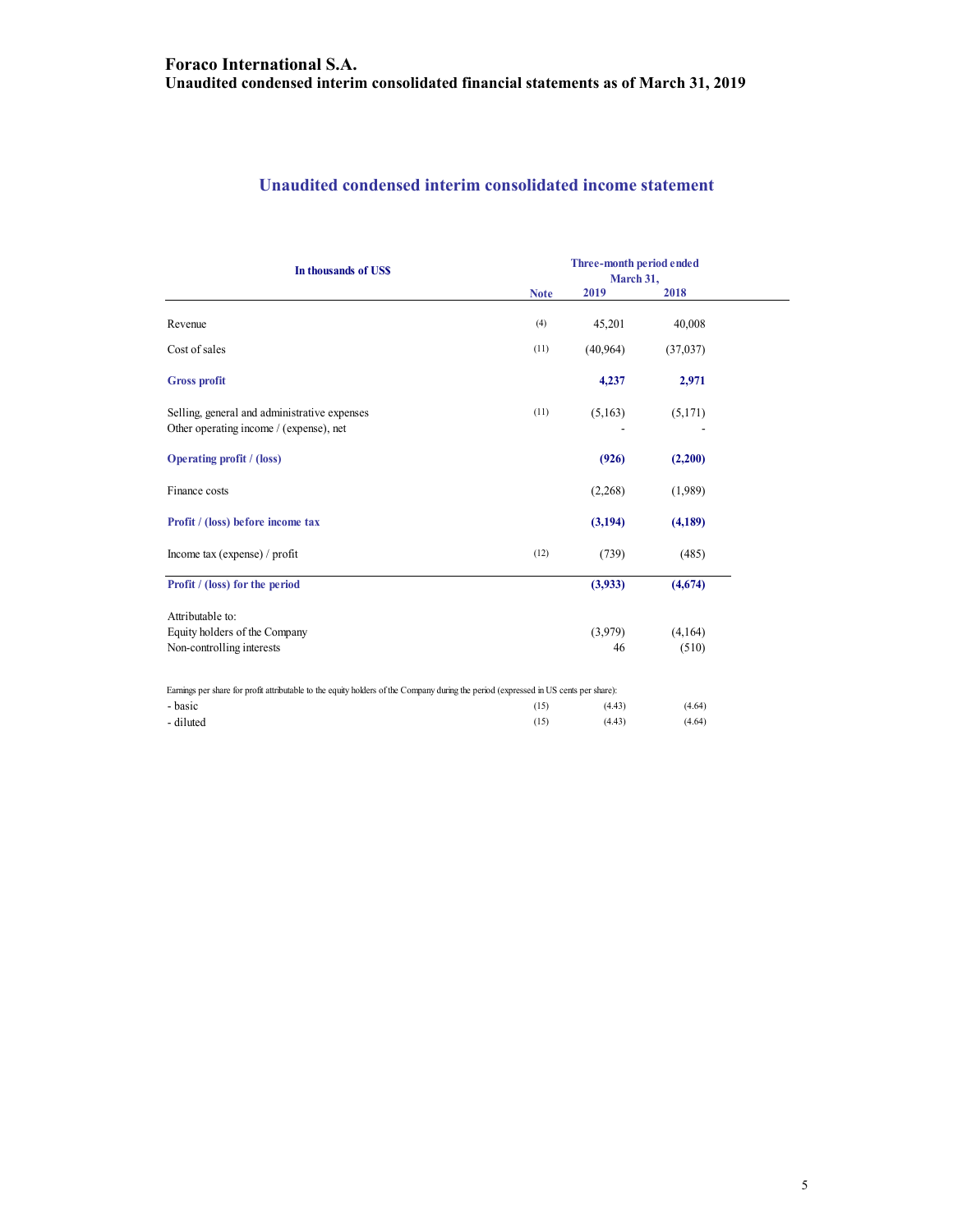## **Unaudited condensed interim consolidated statement of changes in equity**

|                                            | <b>Attributable to equity holders of the Company</b> |                    |                 |              | Non-             | <b>Total</b>  |  |
|--------------------------------------------|------------------------------------------------------|--------------------|-----------------|--------------|------------------|---------------|--|
|                                            | <b>Share</b>                                         | <b>Share</b>       | <b>Other</b>    | <b>Total</b> | controlling      | <b>Equity</b> |  |
| in thousands of US\$                       | Capital                                              | <b>Premium and</b> | <b>Reserves</b> |              | <b>interests</b> |               |  |
|                                            |                                                      | <b>Retained</b>    |                 |              |                  |               |  |
|                                            |                                                      | <b>Earnings</b>    |                 |              |                  |               |  |
| <b>Balance at January 1, 2018</b>          | 1,772                                                | 160,980            | (97,902)        | 64,850       | 4,297            | 69,147        |  |
| Profit $/$ (loss) for the period           |                                                      | (4, 164)           |                 | (4,164)      | (510)            | (4,674)       |  |
| Currency translation differences           |                                                      |                    | (5,181)         | (5,181)      | 86               | (5,095)       |  |
| Employee share-based compensation          |                                                      |                    | 45              | 45           |                  | 45            |  |
| Exercise of share-based compensation       |                                                      |                    |                 |              |                  |               |  |
| Treasury shares purchased (see Note 10)    |                                                      |                    | (16)            | (16)         |                  | (16)          |  |
| Dividend paid to non controlling interests |                                                      |                    |                 |              |                  |               |  |
| <b>Balance at March 31, 2018</b>           | 1,772                                                | 156,816            | (103, 054)      | 55,534       | 3,873            | 59,407        |  |
| <b>Balance at January 1, 2019</b>          | 1,772                                                | 150,474            | (114, 478)      | 37,768       | 3,026            | 40,794        |  |
| Profit $/$ (loss) for the period           |                                                      | (3,979)            |                 | (3,979)      | 46               | (3,933)       |  |
| Currency translation differences           |                                                      |                    | 30              | 30           | 705              | 735           |  |
| Employee share-based compensation          |                                                      |                    | 45              | 45           |                  | 45            |  |
| Exercise of share-based compensation       |                                                      |                    |                 |              |                  |               |  |
| Treasury shares purchased (see Note 10)    |                                                      |                    | (5)             | (5)          |                  | (5)           |  |
| Dividend paid to non controlling interests |                                                      |                    |                 |              |                  |               |  |
| <b>Balance at March 31, 2019</b>           | 1,772                                                | 146,495            | (114, 408)      | 33,859       | 3,777            | 37,636        |  |

## **Unaudited statement of comprehensive income**

|                                         | <b>Year ended</b> |                   |  |
|-----------------------------------------|-------------------|-------------------|--|
| in thousands of USS                     | March 31,<br>2019 | March 31,<br>2018 |  |
| Net profit $/$ (loss) for the period    | (3,933)           | (4,674)           |  |
| Currency translation differences        | 735               | (5,095)           |  |
| Total comprehensive loss for the period | (3,198)           | (9,769)           |  |
| Attributable to:                        |                   |                   |  |
| Equity holders of the Company           | (3, 949)          | (9, 345)          |  |
| Non-controlling interests               | 751               | (424)             |  |
|                                         |                   |                   |  |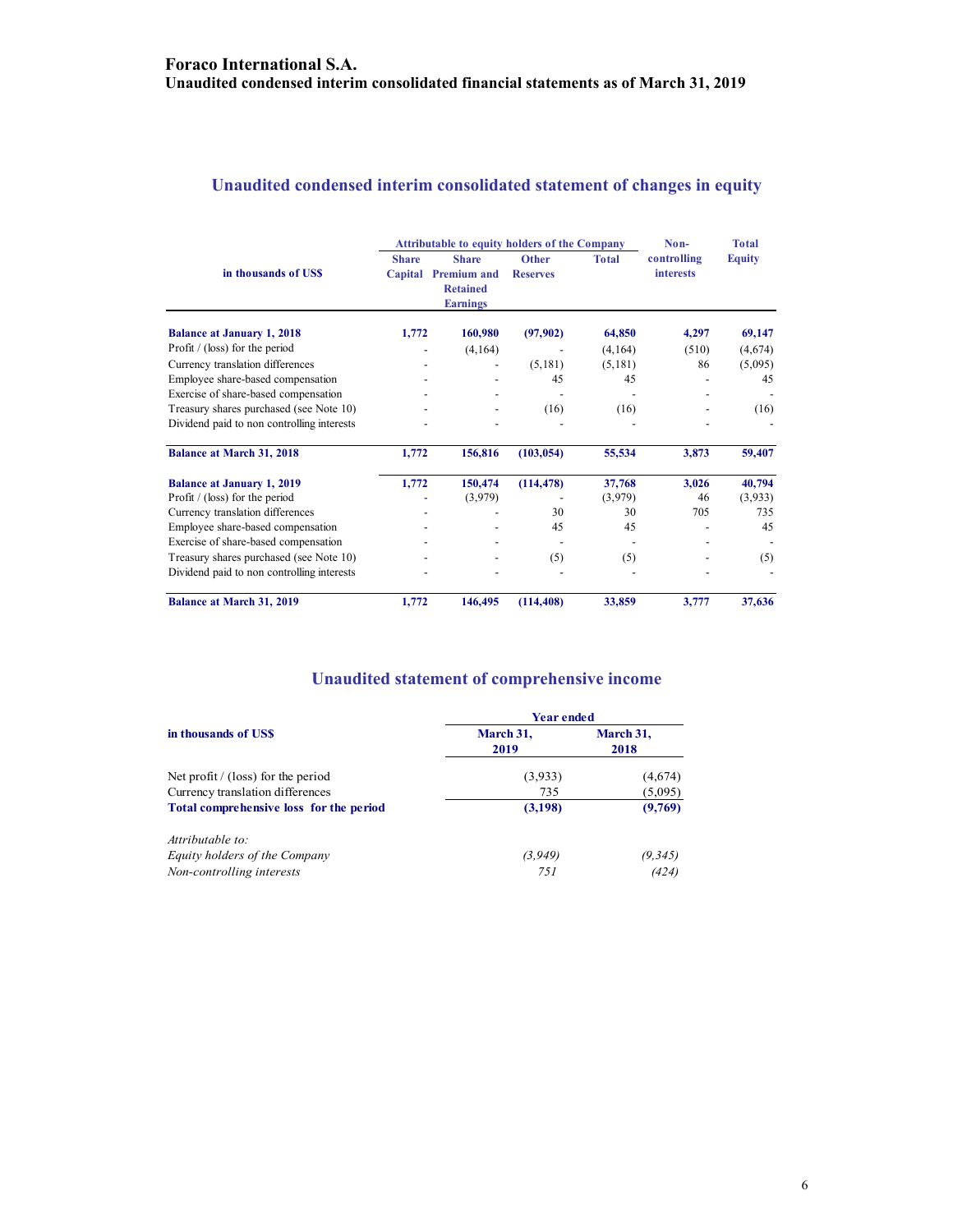## **Unaudited condensed interim consolidated cash flow statement**

| in thousands of US\$                                        | Three month ended March 31, |          |  |
|-------------------------------------------------------------|-----------------------------|----------|--|
|                                                             | 2019                        | 2018     |  |
| Profit / (loss) for the period                              | (3,933)                     | (4,674)  |  |
| Adjustments for:                                            |                             |          |  |
| - Depreciation, amortization and impairment (see Note 11)   | 4,325                       | 4,413    |  |
| - Non-cash changes in provisions and considerations payable |                             | 5        |  |
| - (Gain) / loss on sale and disposal of assets              |                             |          |  |
| - Share-based compensation expenses (see Note 11)           | 45                          | 45       |  |
| - Income tax expenses / (profit) (see Note 12)              | 739                         | 485      |  |
| - Finance costs, net                                        | 2,268                       | 1,989    |  |
| Cash generated from operations before changes in operating  |                             |          |  |
| assets and liabilities                                      | 3,444                       | 2,263    |  |
| Changes in operating assets and liabilities:                |                             |          |  |
| - Inventories                                               | (1,283)                     | (1,149)  |  |
| - Trade accounts receivable and other receivables           | (1,983)                     | (10,611) |  |
| - Trade accounts payable and other payables                 | 4,754                       | 4,466    |  |
| Cash generated from / (used in) operations                  | 4,932                       | (5,031)  |  |
| - Interest paid, net                                        | (800)                       | (886)    |  |
| - Income tax paid                                           | (903)                       | 6        |  |
| Net cash flow from / (used in) operating activities         | 3,229                       | (5, 911) |  |
| Purchase of property, plant and equipment (*)               | (3,025)                     | (2,289)  |  |
| Net cash generated from / (used in) investing activities    | (3,025)                     | (2, 289) |  |
| Repayments of borrowings                                    | (624)                       | (731)    |  |
| Repayments of lease obligations                             | (276)                       |          |  |
| Proceeds from / (repayment of) short term credit facilities | (243)                       | 2,911    |  |
| Acquisition of treasury shares (see Note 10)                | (5)                         | (16)     |  |
| Dividends paid to non-controlling interests                 |                             |          |  |
| Net cash generated from / (used in) financing activities    | (1, 148)                    | 2,164    |  |
| Exchange differences on cash and cash equivalents           | (271)                       | 181      |  |
| Net increase / (decrease) in cash and cash equivalents      | (1,215)                     | (5,855)  |  |
| Cash and cash equivalents at beginning of the period        | 11,089                      | 14,575   |  |
| Cash and cash equivalents at end of the period              | 9,874                       | 8,720    |  |
| (*) Excluding acquisition financed through leases           | None                        | None     |  |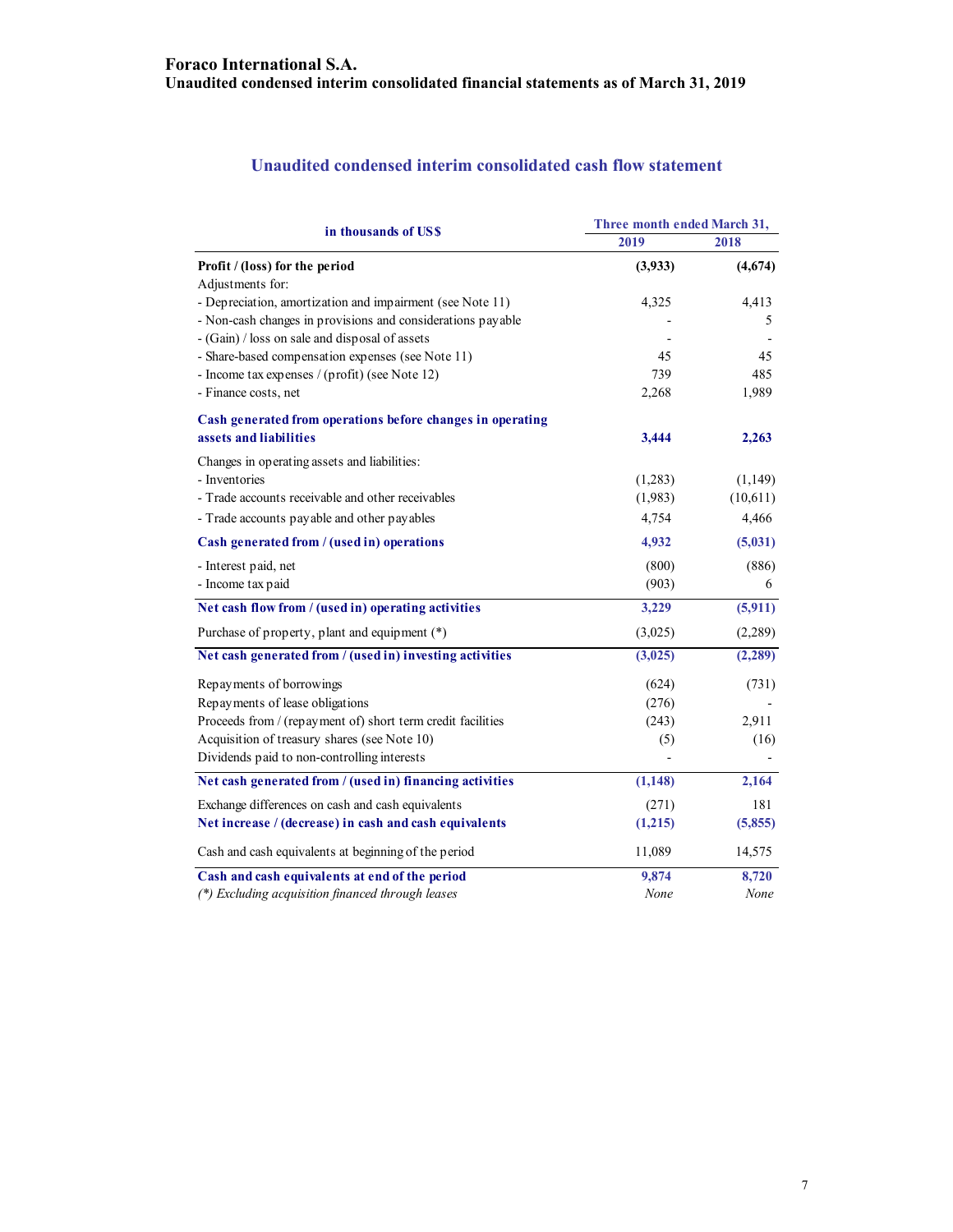**Selected notes to the unaudited condensed interim consolidated financial statements** 

## **1. Basis of preparation**

These unaudited condensed interim financial statements have been prepared in accordance with IAS 34, Interim Financial Reporting. All material intercompany balances have been eliminated. Because all the disclosures required by IFRS are not included, these interim statements should be read in conjunction with the audited financial statements of Foraco International S.A. and its subsidiaries ("Foraco" or the "Company") for the year ended December 31, 2018.

Except when otherwise stated, all amounts are presented in thousands of US\$, which is the presentation currency of the Company.

## **2. Selected notes on critical accounting policies and new accounting pronouncements**

## **2.1. Accounting policies**

The accounting policies have been consistently applied with those of the annual financial statements for the year ended December 31, 2018 except for the following: during the year, the income tax expense is recognized based on Management's best estimate of the average annual income tax rate expected for the full financial year on a tax jurisdiction by tax jurisdiction basis. In the last quarter of each fiscal year, Management determines the effective income tax rate for the full year based on the anticipated actual tax returns to be filed and the effective contribution of each tax jurisdiction to the consolidated financial statements.

### **2.2. Seasonal fluctuations**

The worldwide presence of the Company reduces its overall exposure to seasonality and its influence on business activity. The first quarter tends to become weaker year on year, this trend being increasingly apparent in a context of restrictions in the budget of the Company's clients operating in the mining industry. In West Africa, most of the Company's operations are suspended between July and October due to the rainy season. In Canada, seasonal slow periods occur during the winter freeze and spring thaw or break-up periods. Depending on the latitude, this can occur anytime from October until late December (freezing) and from mid-April through to mid-June (break-up). Operations at mining sites continue throughout the year. Russia is also affected by the winter period during which operations are suspended. In Asia Pacific and in South America, where the Company operates exclusively in the Mining segment, a seasonal slowdown in activity occurs around year-end during the vacation period. Certain contracts are also affected in Chile in July and August when the winter season peaks.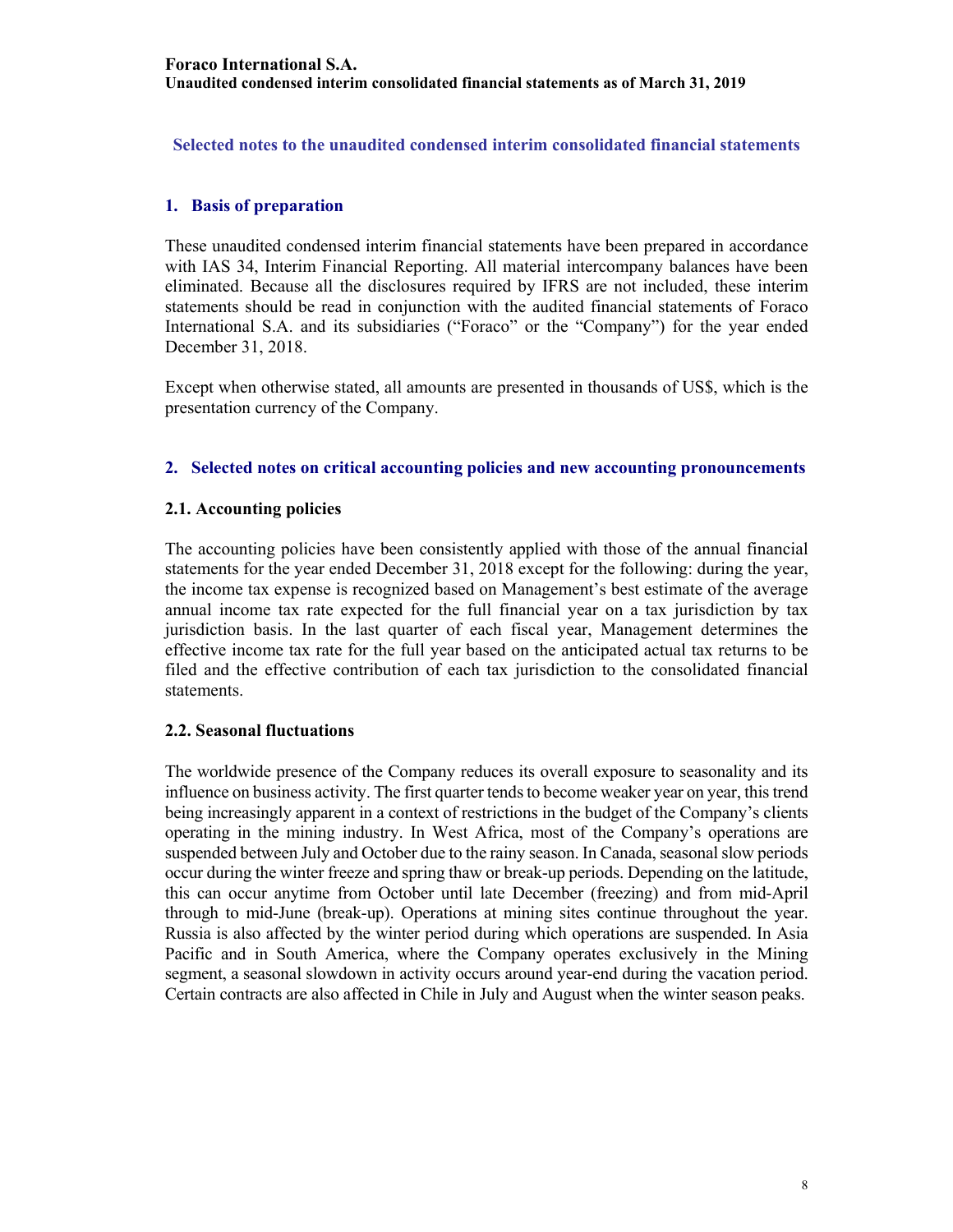## **2.3. Going concern**

Going concern is assessed based on internal forecasts and projections that take into account the trend in the business in which the Company operates and its capacity to address the market and deliver its services. On the basis of the above, the Company believes that it will have adequate financial resources to continue in operation for a period of at least twelve months. Accordingly, the Company continues to adopt the going concern basis in preparing its financial statements.

As part of the May 2017 debt reorganization, certain key financial covenants were set including; minimum cash, leverage ratio and limitation to capital expenditure. In December 2018, a new set of covenants applicable to the year 2019 was agreed with the lenders. As at March 31, 2019, the Company met its covenants. Nothing indicates that the Company will not respect its covenants going forward within the next 12 month period.

## **2.4. Impairment testing**

As at December 31, 2018, the Company performed impairment tests at the level of each geographic region using the carrying value of the Company's long lived assets based on expected discounted cash flows method. Based on the internal forecasts and projections made, the expected discounted future cash flows exceeded each of the long-lived asset's carrying amount for each geographic region and accordingly no impairment was recognized as at December 31, 2018.

Based on the current activity trend, the Company considers that there is no triggering event which would justify an impairment testing as at March 31, 2019.

## **2.5. Deferred tax valuation allowance**

The Company's policy is to recognize deferred tax assets only when they can be recovered within a reasonable timeframe. Based on internal forecasts and projections, management considers that the potential recovery timeframe for deferred tax assets in certain countries will be longer than previously estimated, thus creating a risk that deferred tax assets may be unused. As a general rule, the Company recognizes deferred tax assets only when they can be used against taxable profit within a timeframe of five years or when available tax opportunities exist. On this basis, the Company has adopted a partial recognition based approach and has recorded certain valuation allowances.

## **2.6. New accounting pronouncements**

## *Standards, amendments and interpretations to existing standards that were adopted by the Company during the period*

- IFRS 16, Leases (January 1, 2019)
- Amendments to IAS 19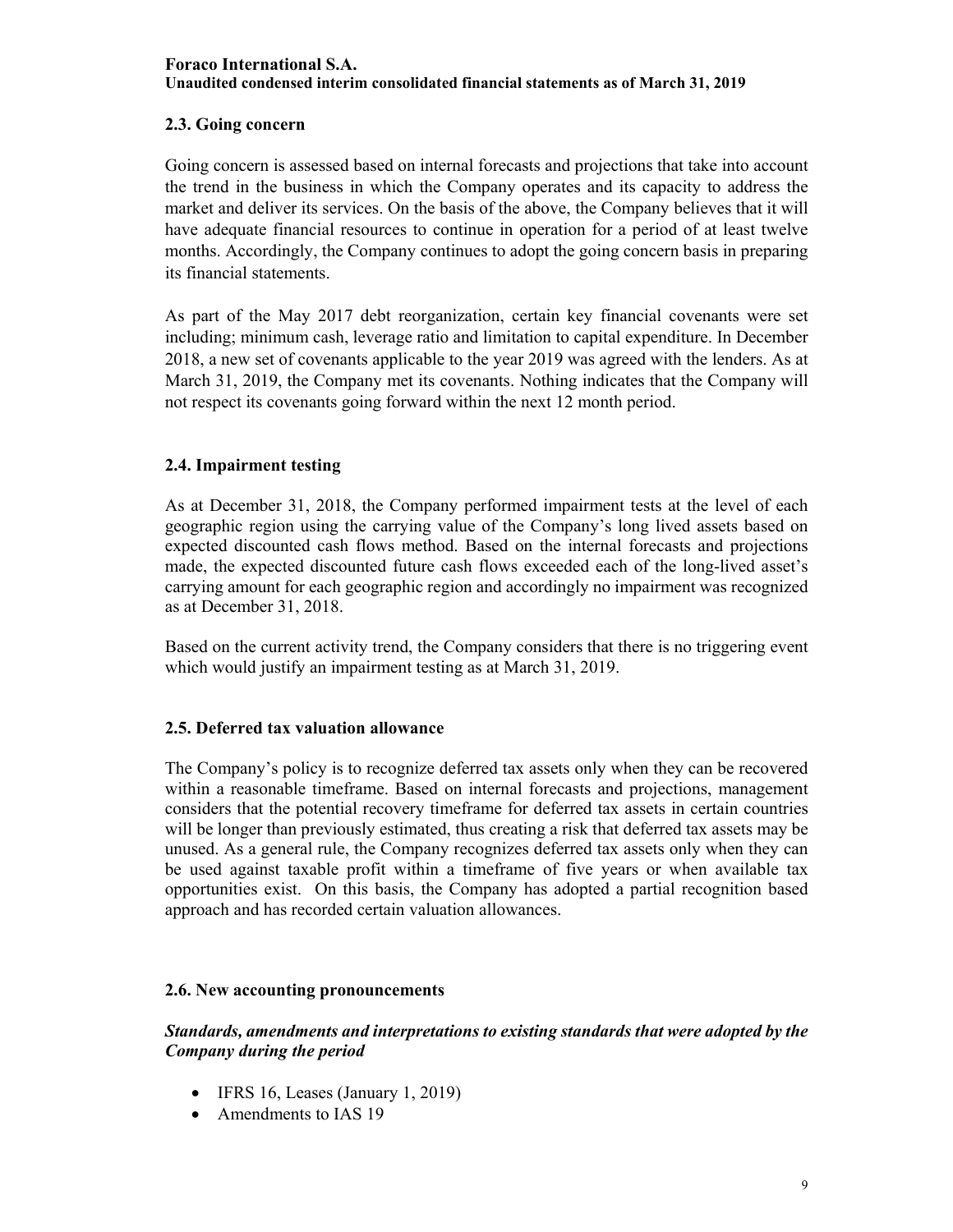• Annual improvement  $2014 - 2016$ ; amendments to IFRS 3, IFRS 11, IAS 23 and IAS 12.

The adoption of IFRS 16 resulted in the recognition on rights-of-use assets and lease obligations of US\$ 4.4 million as at January 1, 2019. The Company applied the simplified transition method, where the cumulative effect of initially applying the Standard is recognized at the date of initial application.

The application of the other standards and amendments has not had any material impact on the consolidated financial statements.

## *Standards, amendments and interpretations to existing standards that are not yet mandatory effective and have not been early adopted by the Company*

The following standards and amendments to existing standards have been published and are mandatory for the Group's accounting periods beginning on or after January 1, 2020, but have not been early adopted by the Group:

• Annual improvement  $2015 - 2017$ : modifications to IFRS 9 Financial instruments and IFRS 16 Leases

The application of the new amendments is not expected to have a material impact on the consolidated financial statements.

### **3. Financial risk management**

The Company is exposed to a variety of financial risks through its activity, including: liquidity risk, currency risk, cash transfer restriction, interest rate / re-investment risk, financial counter-party risk and credit risk.

A significant portion of the cash flows of the Company are denominated in Canadian Dollars, Euros, Australian Dollars, Brazilian Real, Chilean Pesos, Russian Rubbles and US Dollars. The financial performance and position as reported in US\$ are dependent on the fluctuations of the US\$ against the other mentioned currencies of the Group.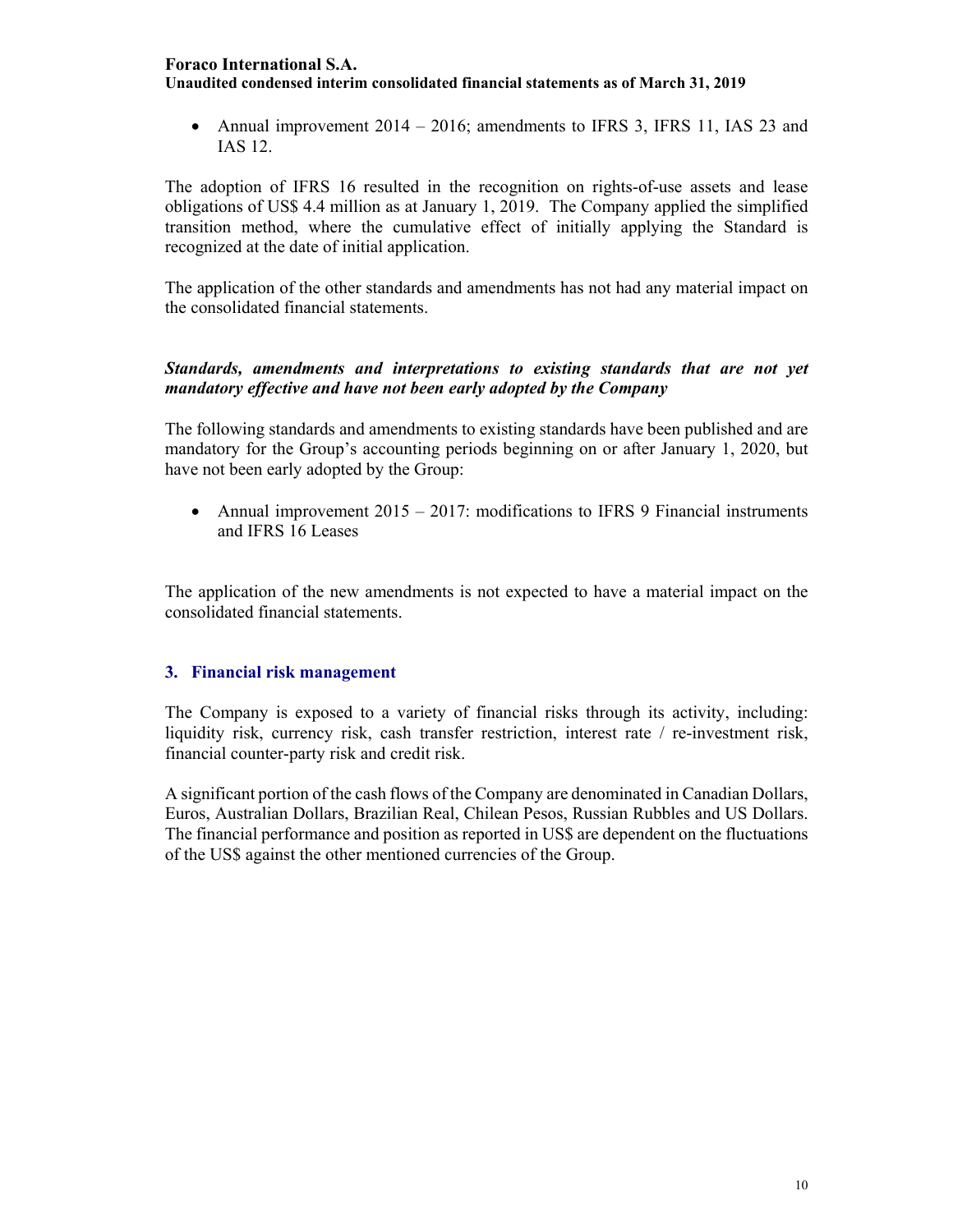## **4. Segment information**

The business segment information for the three-month periods ended March 31, 2018 and March 31, 2019 is as follows:

|                                   | <b>Mining</b> |           | Water |           | Group   |           |  |
|-----------------------------------|---------------|-----------|-------|-----------|---------|-----------|--|
| Three-month period ended          |               | March 31. |       | March 31. |         | March 31. |  |
|                                   | 2019          | 2018      | 2019  | 2018      | 2019    | 2018      |  |
| Revenue                           | 43.654        | 38.393    | 1,547 | 1,615     | 45.201  | 40,008    |  |
| Gross profit / (loss)             | 4.078         | 2,674     | 159   | 297       | 4,237   | 2,971     |  |
| Operating profit $/$ (loss)       | (908)         | (1,981)   | (18)  | (219)     | (926)   | (2,200)   |  |
| Finance costs                     | n/a           | n/a       | n/a   | n/a       | (2,268) | (1,989)   |  |
| Profit / (Loss) before income tax | n/a           | n/a       | n/a   | n/a       | (3,194) | (4,189)   |  |
| Income tax profit $/$ (expense)   | n/a           | n/a       | n/a   | n/a       | (739)   | (485)     |  |
| Profit / (Loss) for the period    | n/a           | n/a       | n/a   | n/a       | (3,933) | (4,674)   |  |

The following is a summary of sales to external customers by geographic area for the threemonth periods ended March 31, 2018 and March 31, 2019:

| Three-month period ended       | <b>March 31, 2019</b> | <b>March 31, 2018</b> |
|--------------------------------|-----------------------|-----------------------|
| Europe, Middle East and Africa | 9.197                 | 10,267                |
| South America                  | 9.758                 | 7,939                 |
| North America                  | 19,092                | 15,836                |
| Asia Pacific                   | 7.154                 | 5,966                 |
| <b>Net sales</b>               | 45,201                | 40,008                |

## **5. Property, plant and equipment**

Property, plant and equipment (PP&E) consists of the following:

|                               | Land $\&$<br><b>Buildings</b> | <b>Drilling</b><br>equipment<br>& tools | <b>Automotive</b><br>equipment | <b>Office</b><br>furniture $\&$<br>other | <b>Rights of</b><br><b>use</b> | <b>Total</b> |
|-------------------------------|-------------------------------|-----------------------------------------|--------------------------------|------------------------------------------|--------------------------------|--------------|
|                               |                               |                                         |                                | e quipment                               |                                |              |
| Year ended December 31, 2018  |                               |                                         |                                |                                          |                                |              |
| Opening net book amount       | 2,073                         | 32,447                                  | 3,230                          | 302                                      | $\overline{\phantom{a}}$       | 38,054       |
| Additions                     | 35                            | 12,354                                  | 437                            | 145                                      | ٠                              | 12,971       |
| Exchange differences          | (101)                         | (1,866)                                 | (505)                          | (26)                                     |                                | (2, 498)     |
| Disposals or retirements      | (1)                           | (120)                                   | (8)                            | (1)                                      |                                | (130)        |
| Depreciation expense          | (216)                         | (14, 889)                               | (1,337)                        | (134)                                    |                                | (16, 576)    |
| <b>Closing net book value</b> | 1,790                         | 27,926                                  | 1,817                          | 286                                      | ٠                              | 31,821       |
| Period ended March 31, 2019   |                               |                                         |                                |                                          |                                |              |
| Opening net book amount       | 1,790                         | 27,926                                  | 1,817                          | 286                                      | 4,389                          | 36,208       |
| Additions                     | 8                             | 3,557                                   | 220                            | 39                                       |                                | 3,824        |
| Exchange differences          | (15)                          | 473                                     | 36                             | 3                                        | $\qquad \qquad \blacksquare$   | 497          |
| Disposals or retirements      |                               |                                         |                                |                                          |                                |              |
| Depreciation expense          | (51)                          | (3,712)                                 | (251)                          | (35)                                     | (276)                          | (4,325)      |
| <b>Closing net book value</b> | 1,732                         | 28,244                                  | 1,822                          | 293                                      | 4,113                          | 36,204       |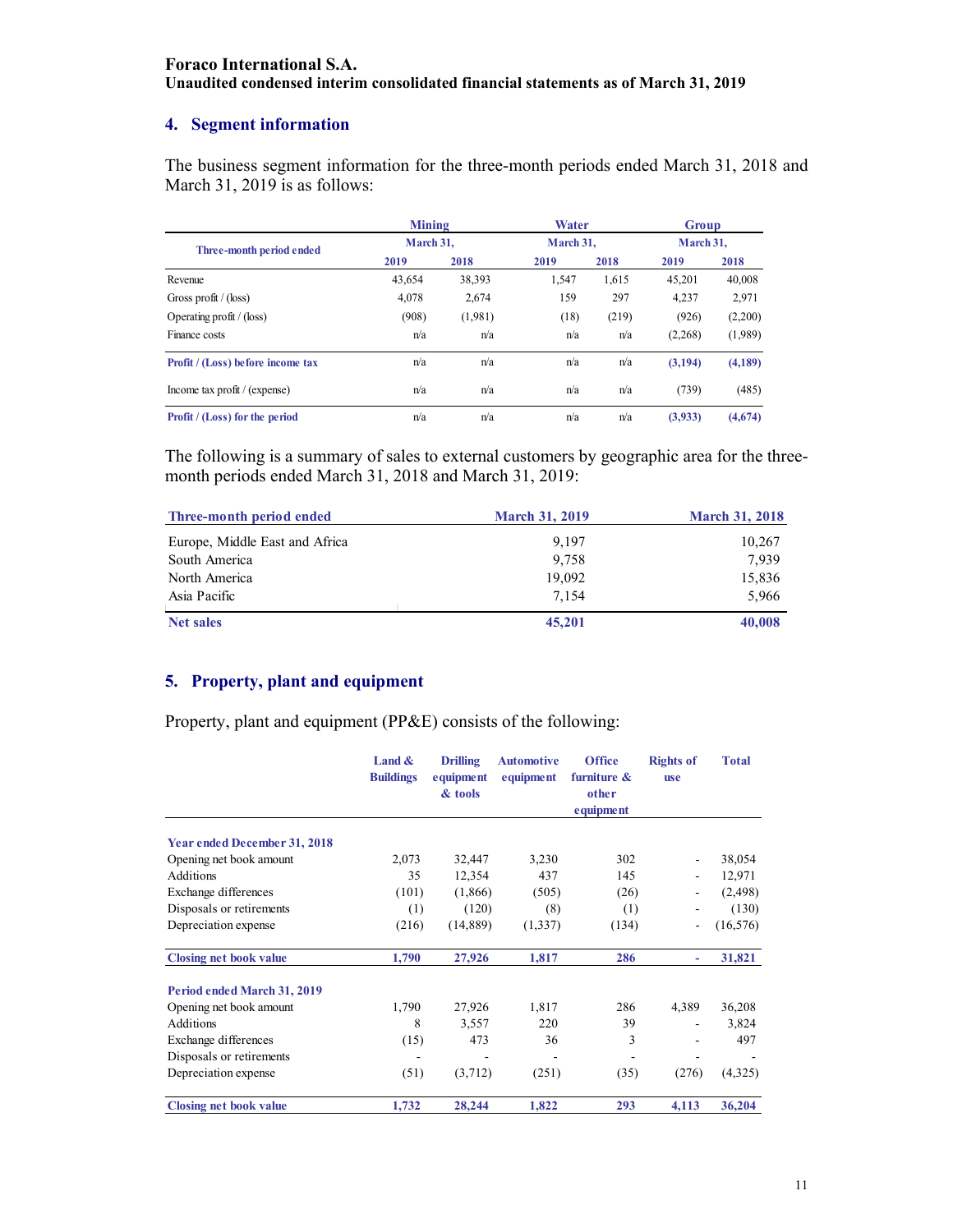As part of IFRS 16 implementation, the Company recognized rights of use asset amounting to US\$ 4,389 thousand as at January  $1<sup>st</sup>$ , 2019. This mainly relates to rentals of operational facilities.

The PP&E depreciation expense and the intangible asset amortization expense have been charged to the income statement as follows:

| <b>Period ended</b>                          | March 31,<br>2019 | March 31,<br>2018 |
|----------------------------------------------|-------------------|-------------------|
| Cost of sales                                | 4.236             | 4.404             |
| Selling, general and administrative expenses | 89                |                   |
| <b>Total depreciation and amortization</b>   | 4.325             | 4.413             |

In the period ended March 31, 2019, the depreciation expense includes US\$ 276 thousand of depreciation expense of rights of use (nil in the period ended March 31, 2018), US\$ 81 thousand have been classified in Selling, general and administrative expenses.

## **6. Goodwill**

Goodwill can be analyzed as follows:

|                                                                | March 31,<br>2019 | December 31,<br>2018 |
|----------------------------------------------------------------|-------------------|----------------------|
| <b>Goodwill at beginning of period</b><br>Exchange differences | 78,229<br>469     | 89,169<br>(10,940)   |
| <b>Goodwill at end of the period</b>                           | 78,698            | 78,229               |

Goodwill is allocated to the following geographic regions: South America (US\$ 56.9 million), North America (US\$ 8.5 million), Asia Pacific (US\$ 7.2 million) and Europe, Middle East and Africa (US\$ 6.0 million). The exchange differences are mainly generated by the variation in exchange rate between the Brazilian Real and the US Dollar.

### **7. Inventories**

Inventories break down as follows:

|                                                                | March 31,<br>2019 | December 31,<br>2018 |
|----------------------------------------------------------------|-------------------|----------------------|
| Spare parts and consumables, gross<br>Less inventory allowance | 33,350            | 32,932               |
| Inventories, net                                               | 33,350            | 32,932               |

The Company continually assesses spare parts and consumables and writes off obsolete inventories as soon as they are identified.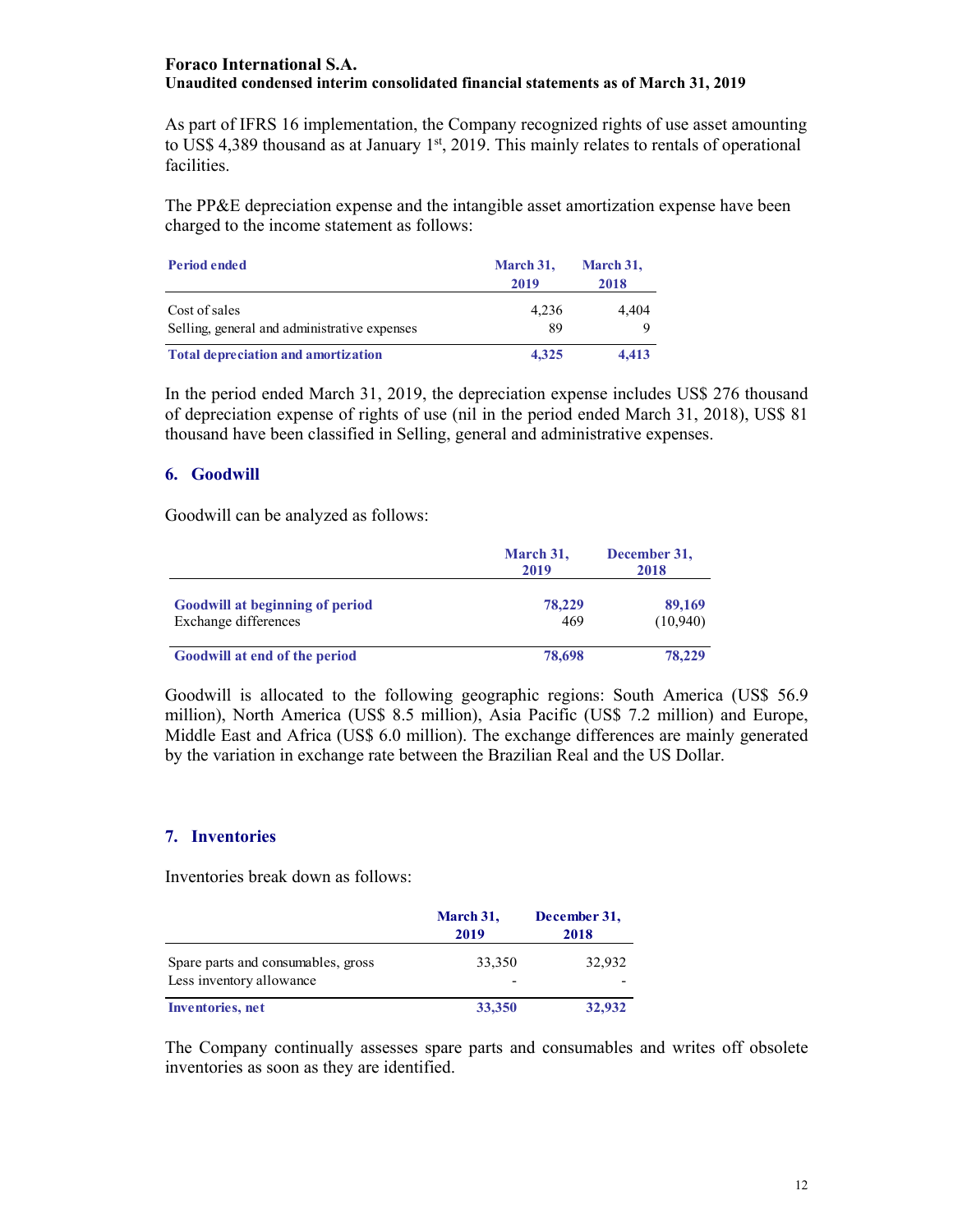## **8. Financial debt and lease obligations**

As at March 31, 2019, the maturity of financial debt can be analyzed as presented in the table below:

|                       | <b>March 31, 2019</b> |
|-----------------------|-----------------------|
| Credit lines          | 7,205                 |
| Long-term debt        |                       |
| Within one year       | 2,768                 |
| Between 1 and 2 years | 1,707                 |
| Between 2 and 3 years | 455                   |
| Between 3 and 4 years | 128,018               |
| Between 4 and 5 years | 84                    |
| <b>Total</b>          | 140,237               |

The borrowing above is mainly denominated in Euros. The weighted average interest rate based on the composition of the borrowings outstanding as at March 31, 2019 approximates 6.0%.

The reconciliation of the financial debt between December 31, 2018 and March 31, 2019 is as follows:

| Debt as at December 31, 2018    | (141,503)  |  |
|---------------------------------|------------|--|
| Repayment of borrowings         | 624        |  |
| Net decrease in bank overdrafts | 243        |  |
| Interests                       | (1,506)    |  |
| Foreign exchange                | 1.905      |  |
| Debt as at March 31, 2019       | (140, 237) |  |

As part of IFRS 16 implementation, the Company recognized lease obligations amounting to US\$ 4,389 thousand as at January  $1<sup>st</sup>$ , 2019. As at March 31, 2019, the corresponding amount is US\$ 4,192 thousand.

### **9. Provisions**

Provisions comprise the following elements:

|                                          | <b>Pension and</b><br>retirement<br><b>indemnities</b> | <b>Provision</b><br>for tax<br>uncertainty | <b>Claims</b> | <b>Total</b> |
|------------------------------------------|--------------------------------------------------------|--------------------------------------------|---------------|--------------|
| As at January 1, 2019                    | 387                                                    | 126                                        | 341           | 853          |
| Charged to consolidated income statement |                                                        |                                            |               |              |
| - Addition to provisions                 |                                                        |                                            |               |              |
| - Used amounts reversed                  |                                                        |                                            |               |              |
| - Unused amouts reversed                 |                                                        | (126)                                      |               | (126)        |
| - Exchange differences                   | (8)                                                    |                                            | 24            | 16           |
| <b>As at March 31, 2019</b>              | 379                                                    |                                            | 365           | 744          |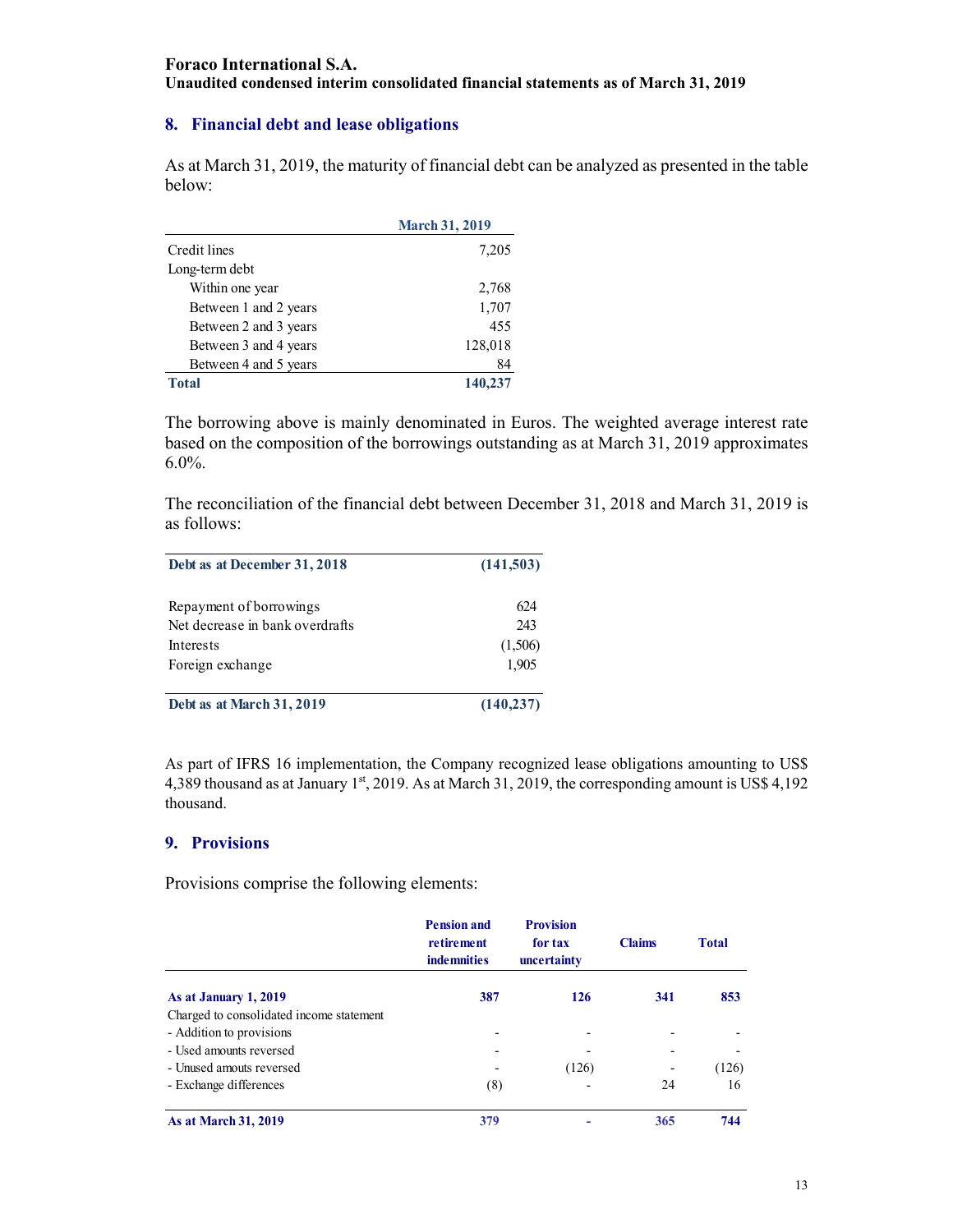A certain number of claims have been filed by former employees of the Brazilian subsidiary. These claims may result in a cash outflow for the Company. Given the uncertainty surrounding such claims, an amount of US\$ 365 thousand has been provided for as at March 31, 2019.

The Company operates in various countries and may be subject to tax audits and employee related risks. The Company is currently facing such risks in certain countries. The Company regularly reassesses its exposure and accounts for provisions accordingly.

## **10. Share capital**

### **Number of shares outstanding**

As at March 31, 2019, the total common shares of the Company are distributed as follows:

|                                                                                                                                                      | <b>Number of shares</b> |
|------------------------------------------------------------------------------------------------------------------------------------------------------|-------------------------|
| Common shares held directly or indirectly by principal shareholders<br>Common shares held directly or indirectly by individuals in their capacity as | 37,594,498              |
| members of the Board of Directors                                                                                                                    | 1,161,754               |
| Common shares held by the Company                                                                                                                    | 30,769                  |
| Common shares held by the public                                                                                                                     | 51,164,777              |
| Total shares issued and outstanding                                                                                                                  | 89,951,798              |
| Common shares held by the Company                                                                                                                    | (30,769)                |
| Total common shares issued and outstanding                                                                                                           | 89,921,029              |

### **Treasury shares**

As at March 31, 2019, the Company owns 30,769 of its own shares (16,269 as at December 31, 2018).

The common shares held by the Company can be used for potential future free share plans, bonus schemes and for other general purposes.

### **11. Expenses by nature**

Operating expenses / (income), net by nature are as follows:

|                                                                   | Three-month period ended<br>March 31, |                 |
|-------------------------------------------------------------------|---------------------------------------|-----------------|
|                                                                   | 2019                                  | 2018            |
| Depreciation and amortization<br>Accruals increases / (reversals) | (4,325)                               | (4, 413)<br>258 |
| Raw materials, consumables used and<br>external charges           | (22,023)                              | (19,058)        |
| Employee benefit expense                                          | (19,630)                              | (18, 452)       |
| Taxes other than on income                                        | (394)                                 | (242)           |
| Other operating (expenses) / profit, net                          | 245                                   | (301)           |
| <b>Total operating expenses</b>                                   | (46.127)                              | (42.208)        |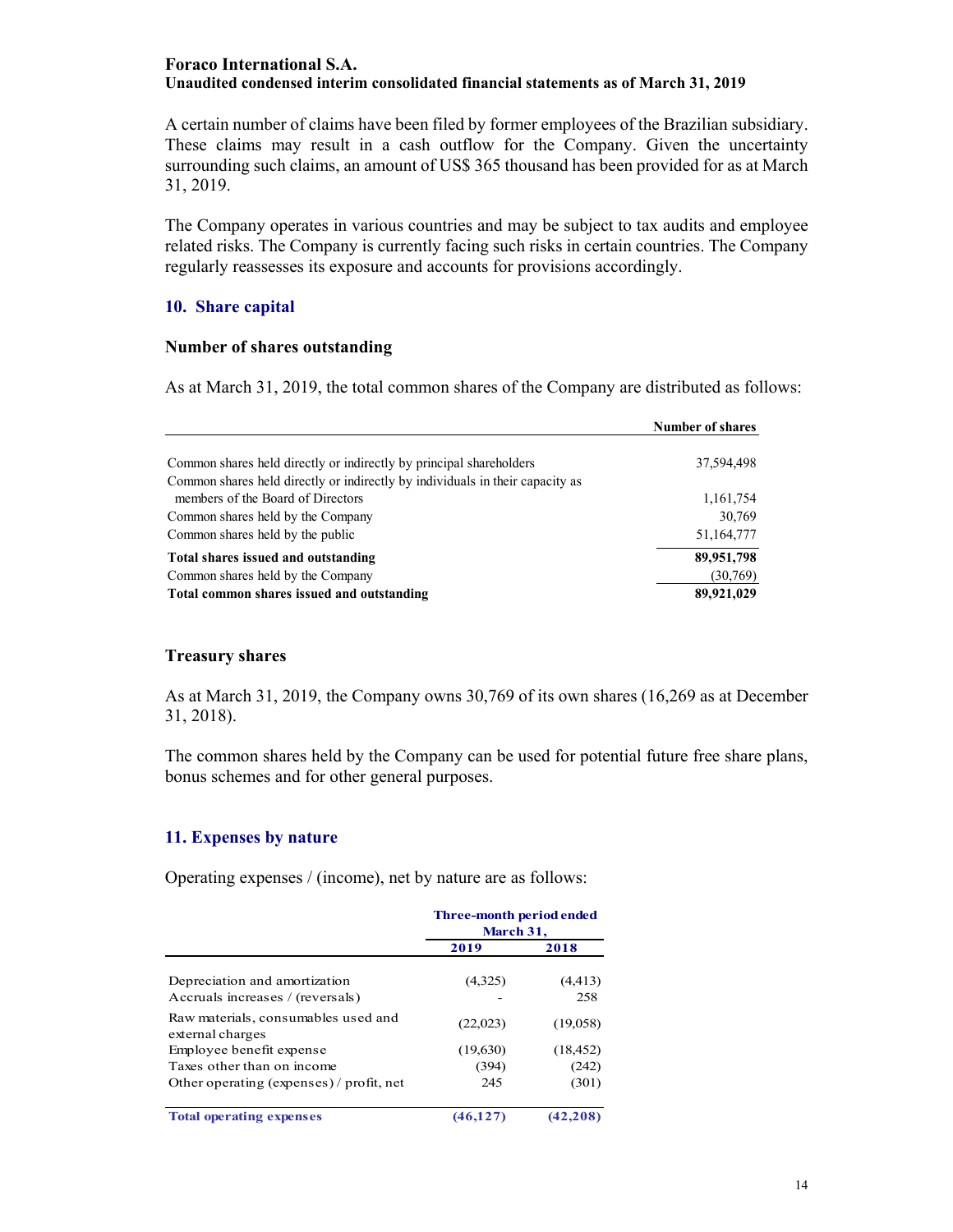Share-based compensation expenses recognized within Employee benefit expense for the period ended March 31, 2019 amount to US\$ 45 thousand (US\$ 45 thousand in 2018).

#### **12. Income tax expense**

During the three-month period ended March 31, 2019, the Company recognized an income tax loss amounting to US\$ 739 thousand, corresponding mainly to the tax payable in countries where no losses carried forward are available.

## **13. Commitments and contingencies**

Guarantees given are as follows:

|                                                       | March 31,<br>2019 | December 31,<br>2018 |
|-------------------------------------------------------|-------------------|----------------------|
|                                                       |                   |                      |
| Bid bonds                                             | 379               | 83                   |
| Advance payment guarantees and performance guarantees | 1,316             | 505                  |
| Retention guarantees                                  | 181               | 184                  |
| Financial guarantees                                  | 638               | 886                  |
| <b>Total</b>                                          | 2.514             | 1,658                |

The Company benefits from a contract guarantee line of  $E12.7$  million (US\$ 14.2 million) confirmed over 5 years.

As part of the debt reorganization in 2017, the Company granted in favor of its lenders a pledge (i) on 100% of the shares held by Foraco International in certain of its subsidiaries in France, Chile, Canada, Brazil and Australia, (ii) on certain intercompany receivables, (iii) over certain bank accounts, (iv) over materials and equipment for the subsidiaries in Australia, Chile and Brazil and (v) over inventories of subsidiaries in Australia and Chile.

### **14. Related-party transactions**

The Company accounted for certain related party transactions including lease rentals amounting to US\$ 64 thousand for the year ended December 31, 2018 (US\$ 69 thousand for the three-month period ended March 31, 2018).

Compensation paid to key management for the three-month period ended March 31, 2019 amounted to US\$ 494 thousand (US\$ 378 thousand for the three month period ended March 31, 2018).

### **15. Earnings per share calculation**

For the three-month period ended March 31, 2019, the weighted basic average number of shares was 89,921,318 (89,752,201 in 2018) and the weighted diluted average number of shares was 92,465,386 (91,940,011 in 2018).